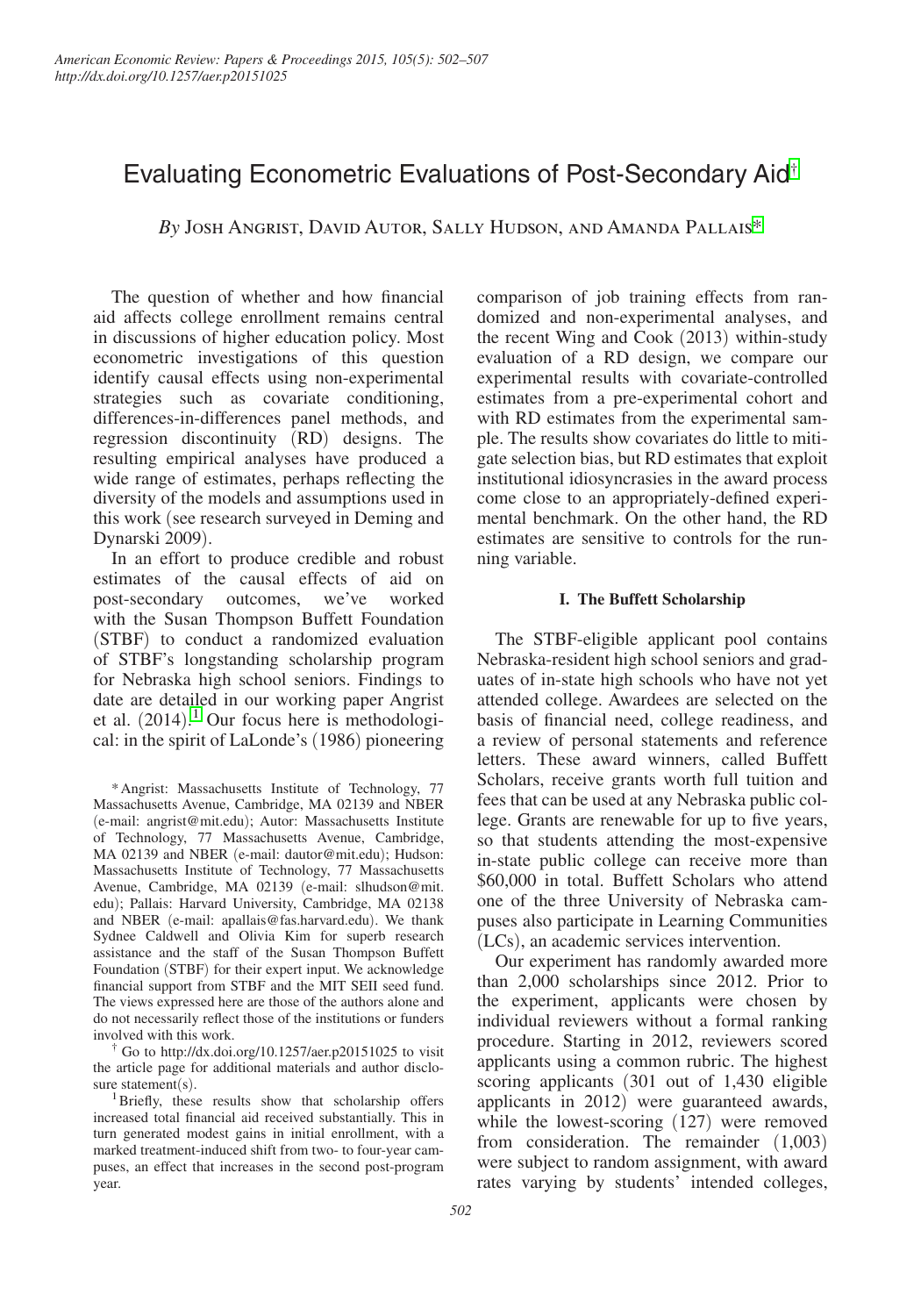### **II. Econometric Methods**

Let *D* indicate aid offers, and let  $Y_1$  and *Y*0 denote potential outcomes in treated and untreated states, respectively. The observed outcome is determined by

$$
y = Y_0 + (Y_1 - Y_0) D.
$$

We wish to estimate the average treatment effect (ATE), defined as

$$
\delta \equiv E[Y_1 - Y_0].
$$

Random assignment within strata (that is, conditional random assignment (CRA)) implies that potential outcomes in treated and untreated states are mean-independent of treatment conditional on stratum, denoted by *x*:

(1) 
$$
E[Y_j|D,x] = E[Y_j|x]; j = 0,1.
$$

Given CRA, simple treatment-control contrasts within strata,

$$
\Delta_x = E[y|x, D = 1] - E[y|x, D = 0],
$$

provide unbiased estimates of the strata-specific average treatment effects,  $\delta_x \equiv E[Y_1 - Y_0 | x]$ . Averaging these conditional contrasts across strata generates a matching estimand for ATE:

$$
\delta\ =\ E[\delta_x]\ =\ E[\Delta_x]\,.
$$

We're also interested in regression estimates computed by fitting

$$
(2) \t y = \alpha_x + \rho D + \eta,
$$

where  $\alpha_x$  is a fixed-effect for each stratum and  $\eta$  is the regression error. Angrist (1998) shows that the regression estimand in such models is also an average of conditional treatment effects, specifically

$$
\rho = E\bigg\{\frac{\lambda_x(1-\lambda_x)}{E[\lambda_x(1-\lambda_x)]}\delta_x\bigg\},\,
$$

where  $\lambda_x \equiv E[D|x|]$  is the conditional probability of treatment within strata. Ordinary least squares (OLS) therefore estimates a variance-weighted average of strata-specific average causal effects.

A natural starting point for identification without random assignment is a generic conditional independence assumption (CIA). The CIA swaps a vector of controls, denoted **X**, for  $x$  in the CRA, equation  $(1)$ . The CIA is a strong assumption, not guaranteed to hold in non-randomized studies. We use the CIA to compute non-experimental estimates of treatment effects in the pre-experimental cohort in three ways: OLS, swapping  $\alpha_X$  for  $\alpha_X$  in equation (2); propensity score weighting as in Hirano, Imbens, and Ridder (2003); and a hybrid regression/reweighting procedure suggested by Kline (2011).

The propensity score weighting (HIR) estimator builds on the fact that the CIA implies

$$
E[Y_1|\mathbf{X}] = E\left[\frac{yD}{\lambda_X} | \mathbf{X}\right]
$$

$$
E[Y_0|\mathbf{X}] = E\left[\frac{y(1-D)}{1-\lambda_X} | \mathbf{X}\right],
$$

where  $\lambda_X \equiv E[D|X]$  is the conditional-oncovariates probability of treatment. Bringing these expressions inside a single expectation and over a common denominator, the average treatment effect is

$$
\delta = E\bigg\{\frac{y[D-\lambda_X]}{\lambda_X[1-\lambda_X]}\bigg\}.
$$

Our estimates based on this formula use logit to model  $\lambda_{\mathbf{x}}$ .

Kline's estimator begins with linear models for conditional means:

$$
E[Y_0|\mathbf{X}] = E[y|\mathbf{X}, D = 0] = \mathbf{X}'\beta_0
$$
  

$$
E[Y_1|\mathbf{X}] = E[y|\mathbf{X}, D = 1] = \mathbf{X}'\beta_1.
$$

<sup>2</sup>Scholarship application reviewers were unaware of the thresholds for random assignment when scoring applications.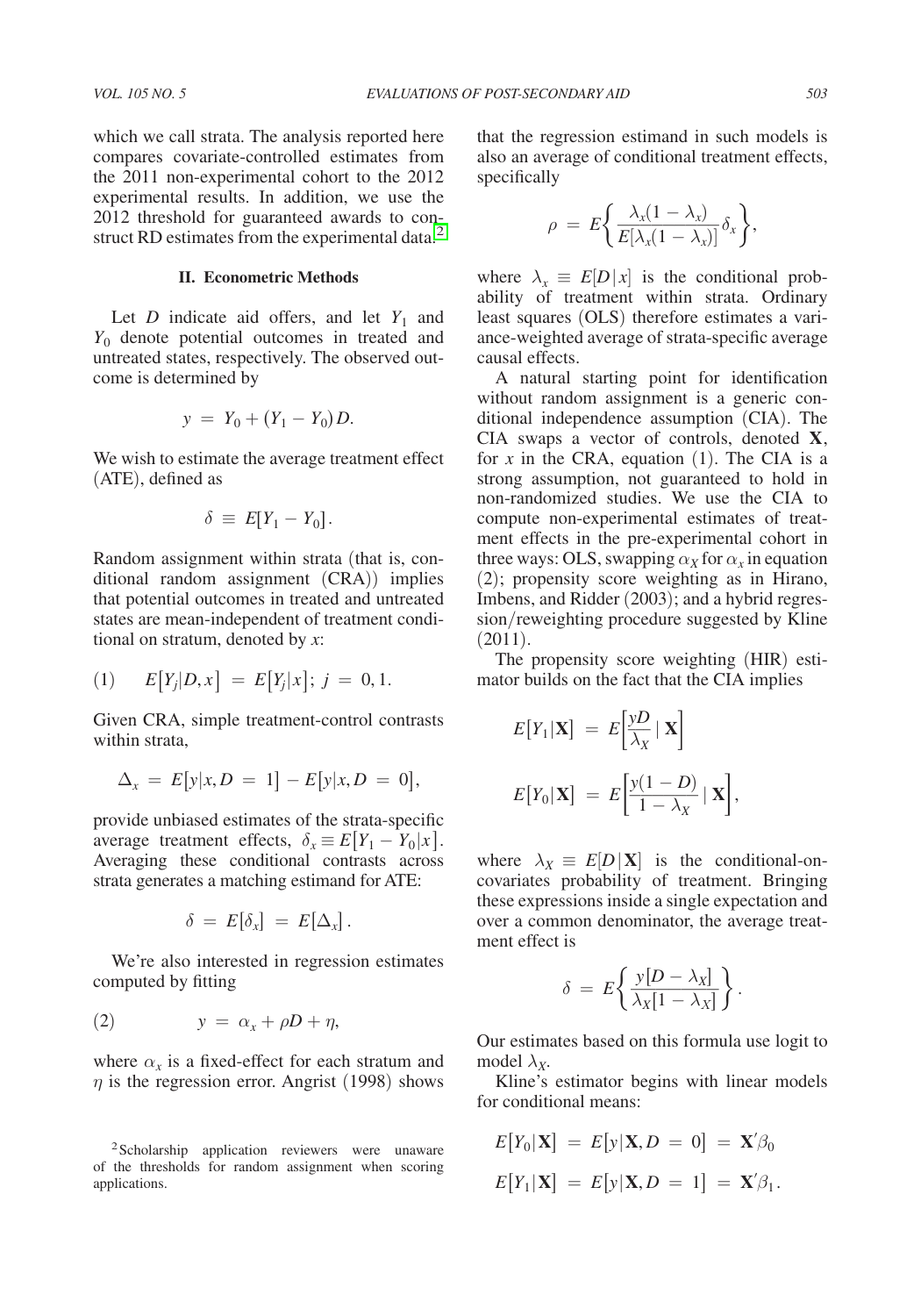|               | Experimental sample    |                                 | Observational sample   |                                 | RD sample              |                                 |
|---------------|------------------------|---------------------------------|------------------------|---------------------------------|------------------------|---------------------------------|
|               | Control<br>mean<br>(1) | $Treatment -$<br>control<br>(2) | Control<br>mean<br>(3) | $Treatment -$<br>control<br>(4) | Control<br>mean<br>(5) | $Treatment -$<br>control<br>(6) |
| Female        | 0.621                  | 0.009<br>(0.031)                | 0.695                  | $0.107***$<br>(0.030)           | 0.647                  | 0.039<br>(0.040)                |
| White         | 0.673                  | 0.031<br>(0.028)                | 0.562                  | $-0.139***$<br>(0.029)          | 0.481                  | $-0.140***$<br>(0.040)          |
| EFC(S)        | 3,337                  | $-52$<br>(235)                  | 1,826                  | $-1.245***$<br>(180)            | 1,832                  | $-1,248***$<br>(266)            |
| Income $(\$)$ | 50,738                 | 339<br>(2,170)                  | 40,012                 | $-12.605***$<br>(2,850)         | 39,055                 | $-8,784***$<br>(2, 155)         |
| <b>GPA</b>    | 3.44                   | 0.005<br>(0.026)                | 3.49                   | $0.056$ **<br>(0.026)           | 3.53                   | $0.061*$<br>(0.032)             |
| Sample size   | 504                    | 1,003                           | 593                    | 1,052                           | 265                    | 624                             |

TABLE 1-DESCRIPTIVE STATISTICS

*Notes:* The experimental sample contains the 2012 treatment and control groups. The observational sample is the 2011 pre-experimental cohort. The RD sample contains applicants from the 2012 control group and guaranteed-award group who scored within four points of the guaranteed award cutoff. The running variable, (the reviewer score), ranges from 11 to 26.

*\*\*\**Significant at the 1 percent level.

*\*\**Significant at the 5 percent level.

 *\**Significant at the 10 percent level.

These imply

$$
\delta = (\beta_1 - \beta_0)' E[\mathbf{X}].
$$

Finally, we compute sharp RD estimates in the 2012 data using the STBF reviewer score, *s*, as our running variable. These come from a version of equation (2) estimated in the sample of applicants who scored within four points of the cutoff used for guaranteed funding. The treatment here is a dummy variable, *Z*, indicating reviewer scores above the cutoff. The sample to the left of the cutoff is limited to those in the randomly-assigned control group.

#### **III. Data and Results**

Random assignment of scholarship offers balanced the characteristics of treatment and control applicants in the 2012 experimental sample, as the first two columns of Table 1 show. By contrast, award winners in the pre-experimental (2011) cohort had higher high school GPAs and lower family incomes, on average, than those not awarded scholarships. This is consistent with a review process that favors both merit and financial need. We see broadly similar differences on either side of the threshold for guaranteed

awards in 2012, though the income and gender differentials are smaller. These cross-threshold covariate gaps, shown in columns 5 and 6 of Table 1, compare experimental controls who scored no lower than four points below the threshold with students who were guaranteed awards and scored at most four points above the threshold. Total points ranged from 11 to 26.

Randomly-assigned Buffett scholarships increased four-year sophomore enrollment by a precisely-estimated 14.4 percentage points, an impressive effect given that only 64 percent of controls were enrolled in four-year colleges in the second follow-up year. This finding—our first experimental benchmark—appears in column 1 of [Table 2.](#page-3-0) This column also shows that the experimental estimates are essentially invariant to the choice of estimator used for covariate adjustment, an expected consequence of random assignment.

Given the substantial differences between 2011 treated and control applicants, it's not surprising that treatment-control comparisons in this sample miss the experimental benchmark. Averaging across strata, the estimated treatment effect is just 0.091 in the 2011 sample, an estimate reported in column 2 of Table 2. OLS with strata fixed effects produces estimates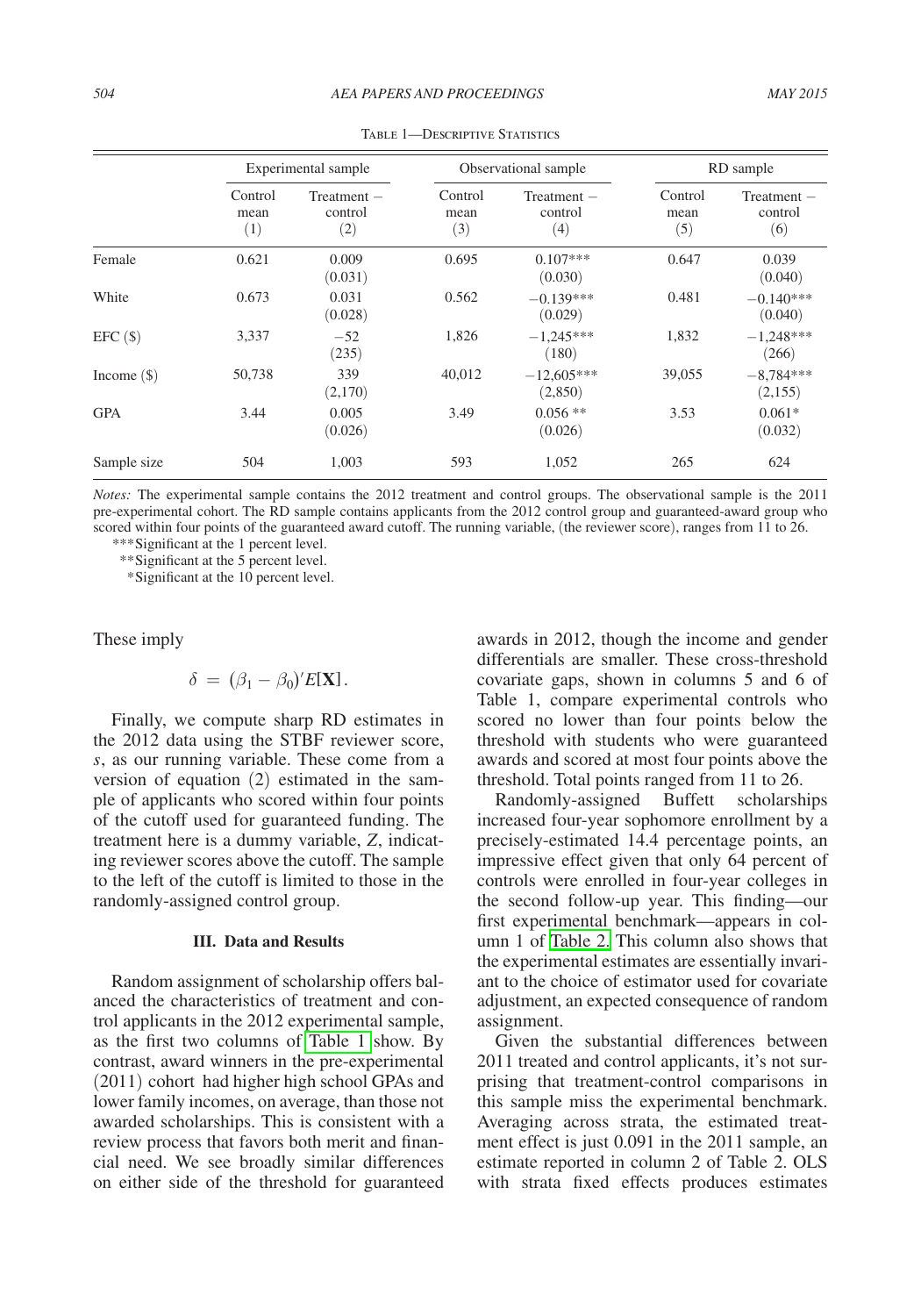<span id="page-3-0"></span>

|                                                          | Experimental<br>sample<br>(1)  | Observational<br>sample<br>(2) | Experimental<br>RD sample<br>(3) | RD<br>sample<br>(4)       |
|----------------------------------------------------------|--------------------------------|--------------------------------|----------------------------------|---------------------------|
| Control mean<br>Raw difference                           | 0.639<br>$0.142***$<br>(0.028) | 0.708<br>$0.086***$<br>(0.027) | 0.685<br>$0.107***$<br>(0.033)   | 0.685<br>0.044<br>(0.037) |
| Panel A. Strata-adjusted estimates<br>Matching           | $0.144***$<br>(0.024)          | $0.091***$<br>(0.023)          | $0.116***$<br>(0.027)            | $0.096***$<br>(0.031)     |
| <b>OLS</b>                                               | $0.144***$<br>(0.024)          | $0.091***$<br>(0.022)          | $0.116***$<br>(0.027)            | $0.099***$<br>(0.032)     |
| Panel B. Esitmates with selection controls<br><b>OLS</b> | $0.143***$<br>(0.023)          | $0.094***$<br>(0.022)          | $0.120***$<br>(0.026)            | $0.107***$<br>(0.032)     |
| OLS with r.v.<br>controls                                |                                |                                |                                  | 0.024<br>(0.064)          |
| <b>HIR</b>                                               | $0.143***$<br>(0.054)          | $0.097*$<br>(0.058)            | $0.119*$<br>(0.063)              |                           |
| Kline                                                    | $0.143***$<br>(0.022)          | $0.092***$<br>(0.021)          | $0.119***$<br>(0.025)            |                           |
| Sample size                                              | 1,003                          | 1,052                          | 715                              | 624                       |

Table 2—Effects on Four-Year College Enrollment in Year Two

*Notes:* Samples for columns 1, 2, and 4 are defined in Table 1. The sample for column 3 includes applicants in the experimental sample who scored within four points of the guaranteed award cutoff. Estimates in panel B are from models that include linear controls for GPA, EFC, imputed family income, and dummies for gender and nonwhite race. HIR standard errors are bootstrapped with 1,000 replications.

*\*\*\**Significant at the 1 percent level.

*\*\**Significant at the 5 percent level.

 *\**Significant at the 10 percent level.

indistinguishable from this matching estimate. The apparent negative selection bias in the observational estimates presumably reflects STBF's focus on measures of need that are negatively correlated with post-secondary outcomes.

Many of the variables used to screen applicants appear in our data, so perhaps selection bias can be eliminated using statistical controls. As panel B of column 2 shows, however, controlling for covariates, whether by regression, propensity score matching, or Kline-reweighting, boosts the observational estimates only slightly.<sup>3</sup>

<sup>3</sup>In results not reported here, we find that reweighting to produce estimates of the treatment on the treated or the treatment on the untreated leaves the observational estimates largely unchanged and still well below the experimental benchmark. As in Angrist and Rokkanen (2012), HIR and linear reweighting estimates are similar, but the HIR estimates are much less precise.

Why does controlling for covariates move the observational estimates so little? Although covariates in the observational sample are highly imbalanced, and we would expect those listed in Table 1 to predict college enrollment, it turns out that they explain too little of the outcome variation in our data to matter much as controls. As Pischke and Schwandt (2014) note, when the covariates at hand are noisy or imperfect proxies for strong predictors of outcomes, the addition of even highly imbalanced controls can have little impact on estimated treatment effects.

# A. *Within-Study RD*

Our RD analysis uses only applicants that scored within four points of the cutoff for guaranteed awards. The relevant experimental benchmark therefore compares randomized treatment and control observations that fall in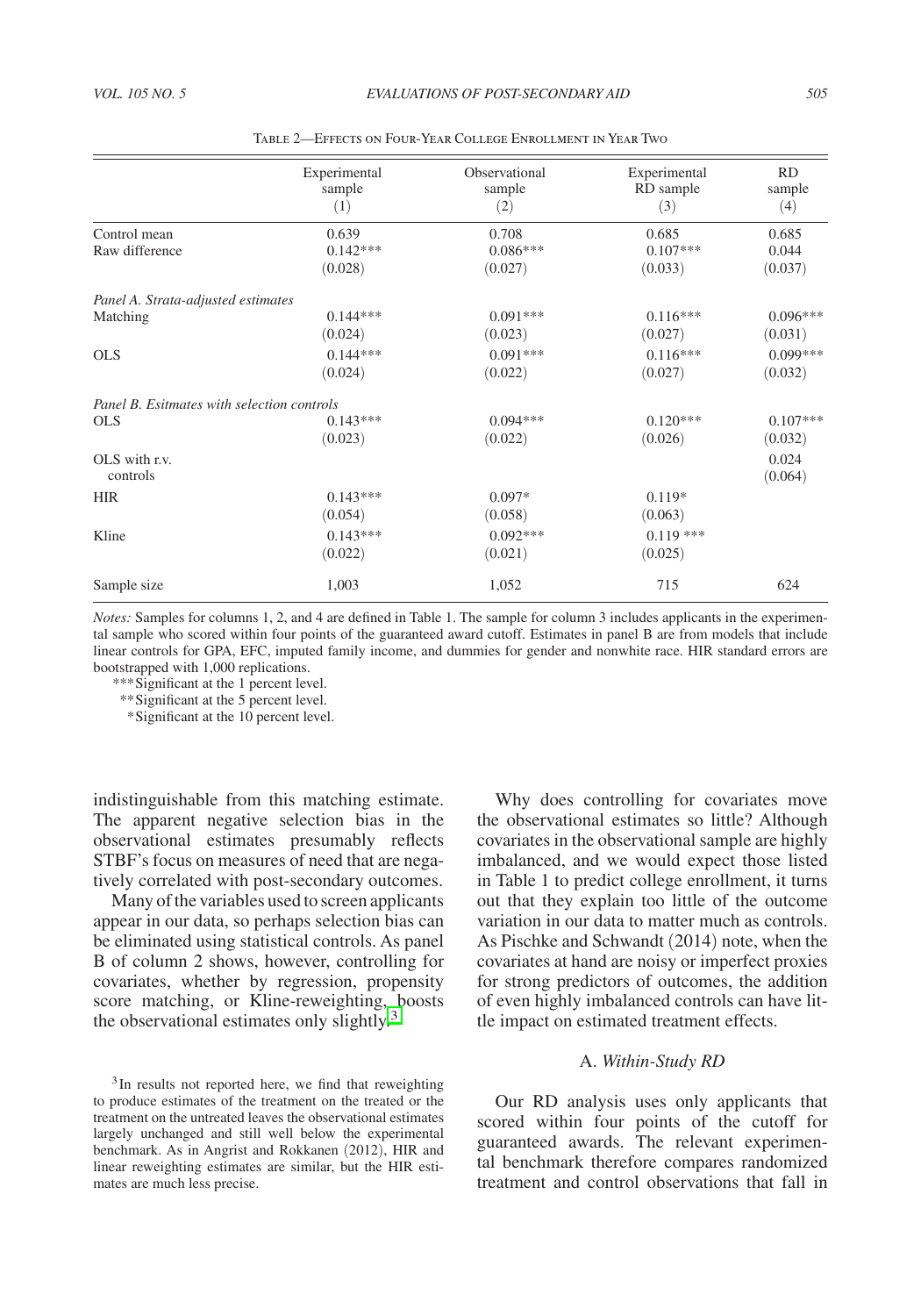this bandwidth. The strata-adjusted experimental estimate in this high-scoring subsample, shown in column 3 of Table 2, is 0.116. The gap between this estimate and the full-sample result in column 1 is likely due to the negative merit gradient in treatment impacts documented in our working paper. Specifically, applicants who appear best-prepared for college gained the least from STBF awards.

Comparing treatment and control observations in the RD bandwidth produces a strata-adjusted (OLS) estimate of 0.099. This estimate, reported in column 4 of Table 2, is noticeably closer to its experimental benchmark than is the raw difference in column 4. Adding the full set of controls produces an OLS estimate (0.107) that closes the gap even further.

These OLS estimates come from regression models that omit the running variable, in this case, the STBF reviewer score, *s*. This omission is justified by the assumption that applicants near the treatment threshold are similar enough to eliminate secular running variable effects on outcomes. Moreover, as in Angrist and Rokkanen (2012), the inclusion of other covariates may mitigate the need for running variable controls. The STBF reviewer score is known to be a function of covariates like GPA, so conditional on these variables, scores may be as good as randomly assigned.<sup>4</sup>

Do running variable controls matter? In practice, we're handicapped here by the coarseness of the running variable, which offers only four points of support upon which to base implicit extrapolation of average potential outcomes across the award threshold. Indeed, as column 4 of Table 2 shows, inclusion of a linear running variable control interacted with treatment (that is, *s* and *sZ*) generates an imprecisely estimated treatment effect close to zero. This imprecision and sensitivity to running variable controls emerges in spite of the fact that the coefficients on *s* and *sZ* aren't significantly different from zero.

#### **IV. Discussion**

In the absence of random assignment, institutional knowledge opens the door to credible quasi-experimental research designs. This knowledge may come in the form of information on the covariates that determine treatment assignment, as in Dehejia and Wahba's (1999) influential re-examination of LaLonde (1986). In our application, covariates strongly related to treatment assignment are too weakly related to outcomes to eliminate selection bias. Other institutional features turn out to be more valuable: an RD estimate exploiting an award threshold replicates experimental findings for applicants near the cutoff (though not the overall treatment effect). A key weakness here, however, is the coarseness of the running variable. The addition of controls for the running variable and its interaction with treatment status generates an imprecise RD estimate of zero.

## **REFERENCES**

- **Angrist, Joshua D.** 1998. "Estimating the Labor Market Impact of Voluntary Military Service Using Social Security Data on Military Applicants." *Econometrica* 66 (2): 249–88.
	- **Angrist, Joshua, David Autor, Sally Hudson, and Amanda Pallais.** 2014. "Leveling Up: Early Results from a Randomized Evaluation of Post-Secondary Aid." National Bureau of Economic Research Working Paper 20800.
	- **Angrist, Joshua, and Miikka Rokkanen.** 2012. "Wanna Get Away? RD Identification Away from the Cutoff." National Bureau of Economic Research Working Paper 18662*.*
- **Dehejia, Rajeev H., and Sadek Wahba.** 1999. "Causal Effects in Nonexperimental Studies: Reevaluating the Evaluation of Training Programs." *Journal of the American Statistical Association* 94 (448): 1053–62.
	- **Deming, David, and Susan Dynarski.** 2009. "Into College, Out of Poverty? Policies to Increase the Postsecondary Attainment of the Poor." National Bureau of Economic Research Working Paper 15387.
- **Hirano, Keisuke, Guido W. Imbens, and Geert Ridder.** 2003. "Efficient Estimation of Average Treatment Effects Using the Estimated Propensity Score." *Econometrica* 71 (4): 1161–89.

<sup>4</sup>This argument can't be applied to the 2011 sample because the 2011 review process did not rely on a clearly defined scoring rubric.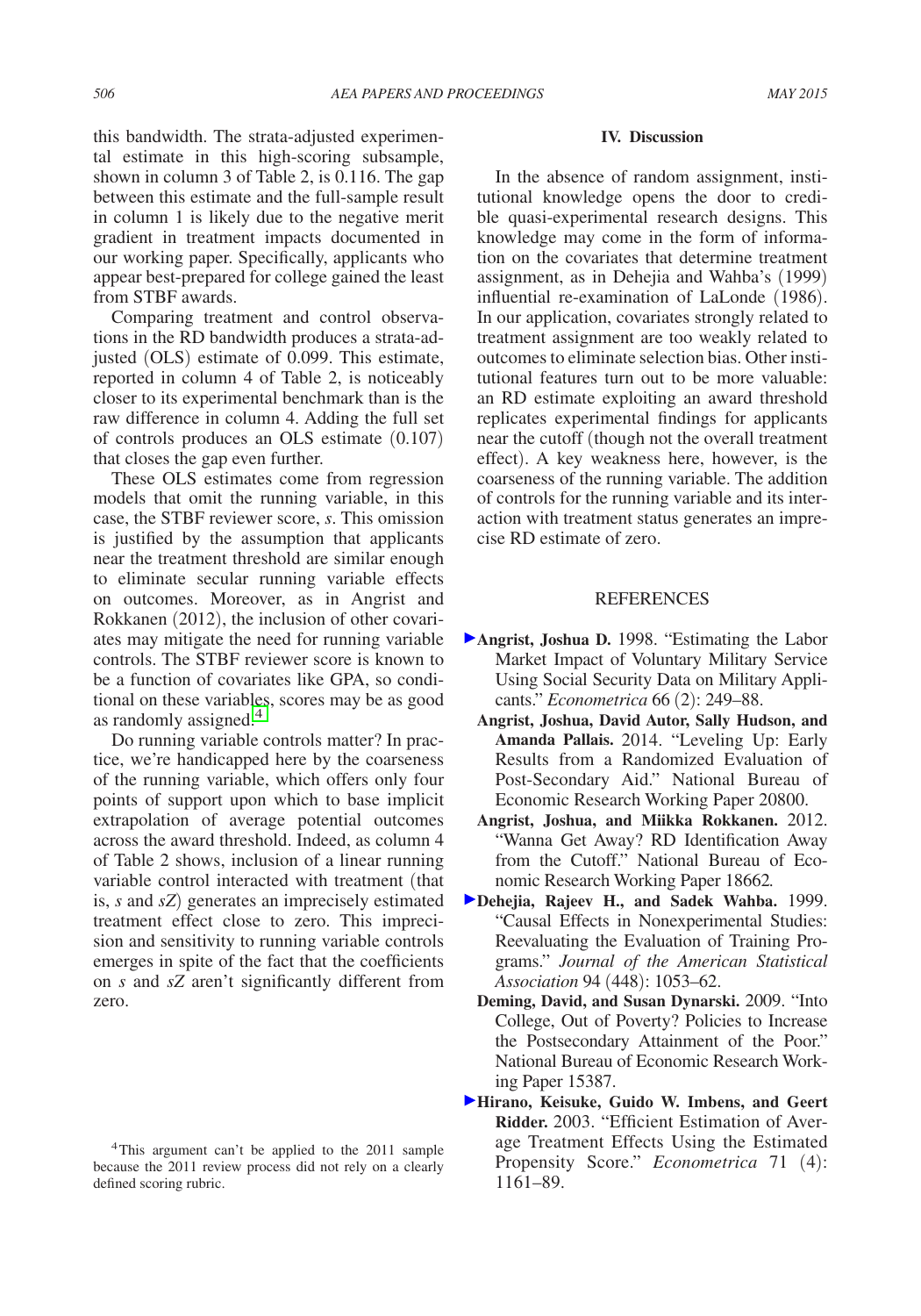- **Kline, Patrick.** 2011. "Oaxaca-Blinder as a Reweighting Estimator." *American Economic Review* 101 (3): 532–37.
	- **LaLonde, Robert J.** 1986. "Evaluating the Econometric Evaluations of Training Programs with Experimental Data." *American Economic Review* 76 (4): 604–20.
	- **Pischke, Jörn-Steffen, and Hannes Schwandt.**  2014. "Poorly Measured Confounders are

More Useful on the Left Than on the Right." [http://econ.lse.ac.uk/staff/spischke/ec533/C\\_](http://econ.lse.ac.uk/staff/spischke/ec533/C_var_note.pdf) var\_note.pdf (accessed January 7, 2015).

**Wing, Coady, and Thomas D. Cook.** 2013. "Strengthening the Regression Discontinuity Design Using Additional Design Elements: A Within-Study Comparison." *Journal of Policy Analysis and Management* 32 (4): 853–77.